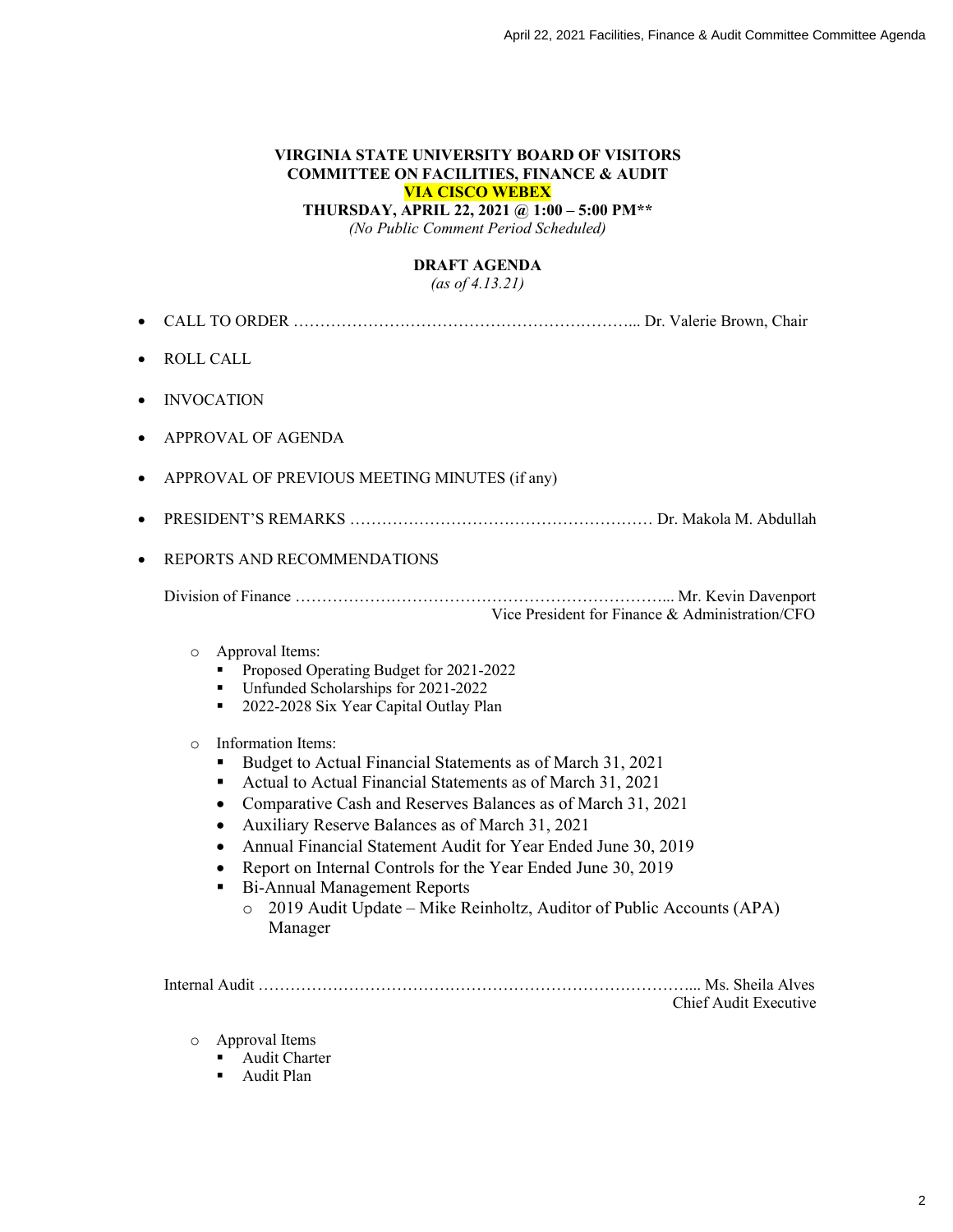- o Information Items:
	- Corrective Action Plan Status
	- ß Case Workload
	- **B** Audit Plan Status
	- Audit Client Survey
	- **Audit Plan 2021-2022**
	- Audit Charter
	- **Staffing Update**
	- **Commonwealth Update**
	- Consulting Services

Technology Services Update ……………………………………………….……… Mr. Hubert Harris Chief of Staff

- ∑ CLOSED SESSIONS
	- o Finance: Update on National Institute of Food and Agriculture (NIFA)
	- o Internal Audit: Annual Closed Session with CAE and the Board of Visitors only

## ∑ OTHER BUSINESS

### ● ADJOURNMENT

*\*\*All start times for committees are approximate. Meetings may begin either before or after the posted approximate start time as committee members are ready to proceed. Meetings may also end either before or after the posted time. The Board reserves the right to change its schedule as needed.*

### **CLOSED SESSION (if any)** *BEFORE THE CLOSED SESSION, CHAIR SAYS:*

### *PLAN A: Dr. Redd will read the motion for closed session.*

- ∑ *All board members and invited persons to the closed session may remain online for the session.*
- ∑ *For other attendees signed into the meeting, please leave the meeting, but watch for an email announcing the closed session is over. You will be able to log back in to the WebEx meeting.*
- ∑ *The livestream will be stopped and will be restarted when the Board returns to open session.*
- ∑ *Before we start the closed session, we will take a 10-15 minutes for technical adjustments.*

## *PLAN B: BOARD MEMBERS SIGN INTO A SEPARATE CISCO WEBEX MEETING IF WE DETERMINE THAT LIVESTREAM CANNOT BE RESTARTED, AFTER BEING PAUSED.*

*AT THE END OF THE CLOSED SESSION: CHAIR SAYS: Dr. Redd will read the certification motion to return to open session. After the roll call, we will pause 10-15 minutes for technical adjustments.*